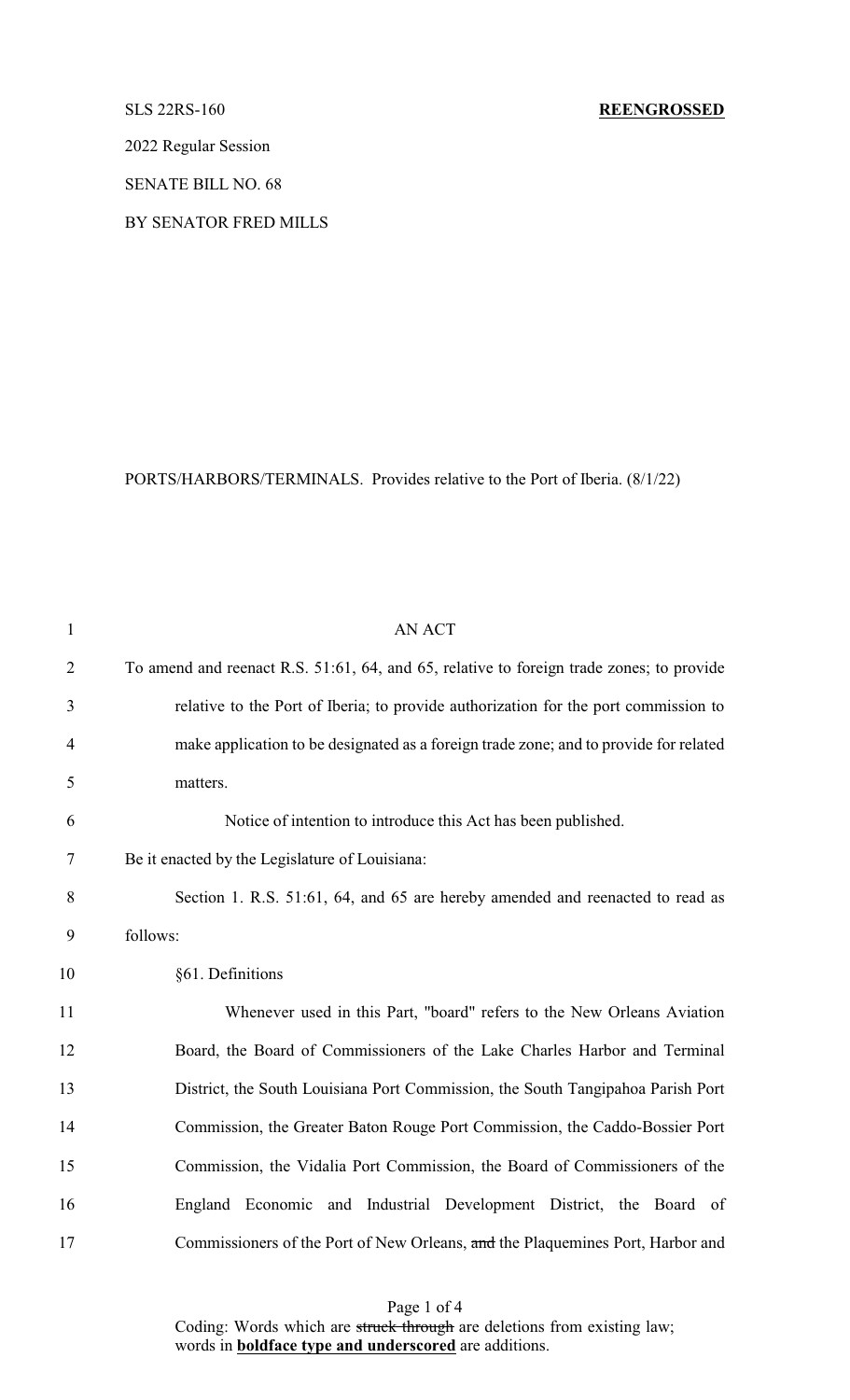| $\mathbf{1}$   | Terminal District, the Board of Commissioners of the Port of Iberia and in            |
|----------------|---------------------------------------------------------------------------------------|
| $\overline{2}$ | addition, any port commission or port, harbor, and terminal district, the New Orleans |
| 3              | Regional Business Park, and any airport with an industrial park or property           |
| 4              | designated for industrial development.                                                |
| 5              | $\ast$<br>$\ast$<br>∗                                                                 |
| 6              | §64. Buildings or enclosures                                                          |
| 7              | The board may lease the right to do so or may erect, maintain, and operate            |
| 8              | any structures, buildings, or enclosures as may be necessary or proper for            |
| 9              | establishing and operating any foreign trade zones or subzones that may be            |
| 10             | established in the New Orleans International Airport, the South Louisiana Port        |
| 11             | Commission, the Lake Charles Harbor and Terminal District, the South Tangipahoa       |
| 12             | Parish Port Commission, the Greater Baton Rouge Port Commission, the                  |
| 13             | Caddo-Bossier Port Commission, the Vidalia Port Commission, the England               |
| 14             | Economic and Industrial Development District, the Port of New Orleans, the            |
| 15             | Plaquemines Port, Harbor and Terminal District, the Board of Commissioners of         |
| 16             | the Port of Iberia or any port commission or port, harbor, and terminal district, the |
| 17             | New Orleans Regional Business Park, and any airport commission with an industrial     |
| 18             | park or property designated for industrial development under and by virtue of 19      |
| 19             | U.S.C. §81a et seq.                                                                   |
| 20             | §65. Extent of authority of commissioners                                             |
|                |                                                                                       |

 The authority granted in this Part to the board confers on the board the right to do all things necessary and proper to carry into effect the establishing, maintaining, and operating of foreign trade zones in the New Orleans International Airport, the South Louisiana Port Commission, the Lake Charles Harbor and Terminal District, the Port of New Orleans, the South Tangipahoa Parish Port Commission, theCaddo-Bossier Port Commission, the Vidalia Port Commission, the England Economic and Industrial Development District, or the Greater Baton Rouge Port Commission, the Plaquemines Port, Harbor and Terminal District, **the Board of Commissioners of the Port of Iberia** or any port commission or port, harbor, and

Page 2 of 4 Coding: Words which are struck through are deletions from existing law; words in **boldface type and underscored** are additions.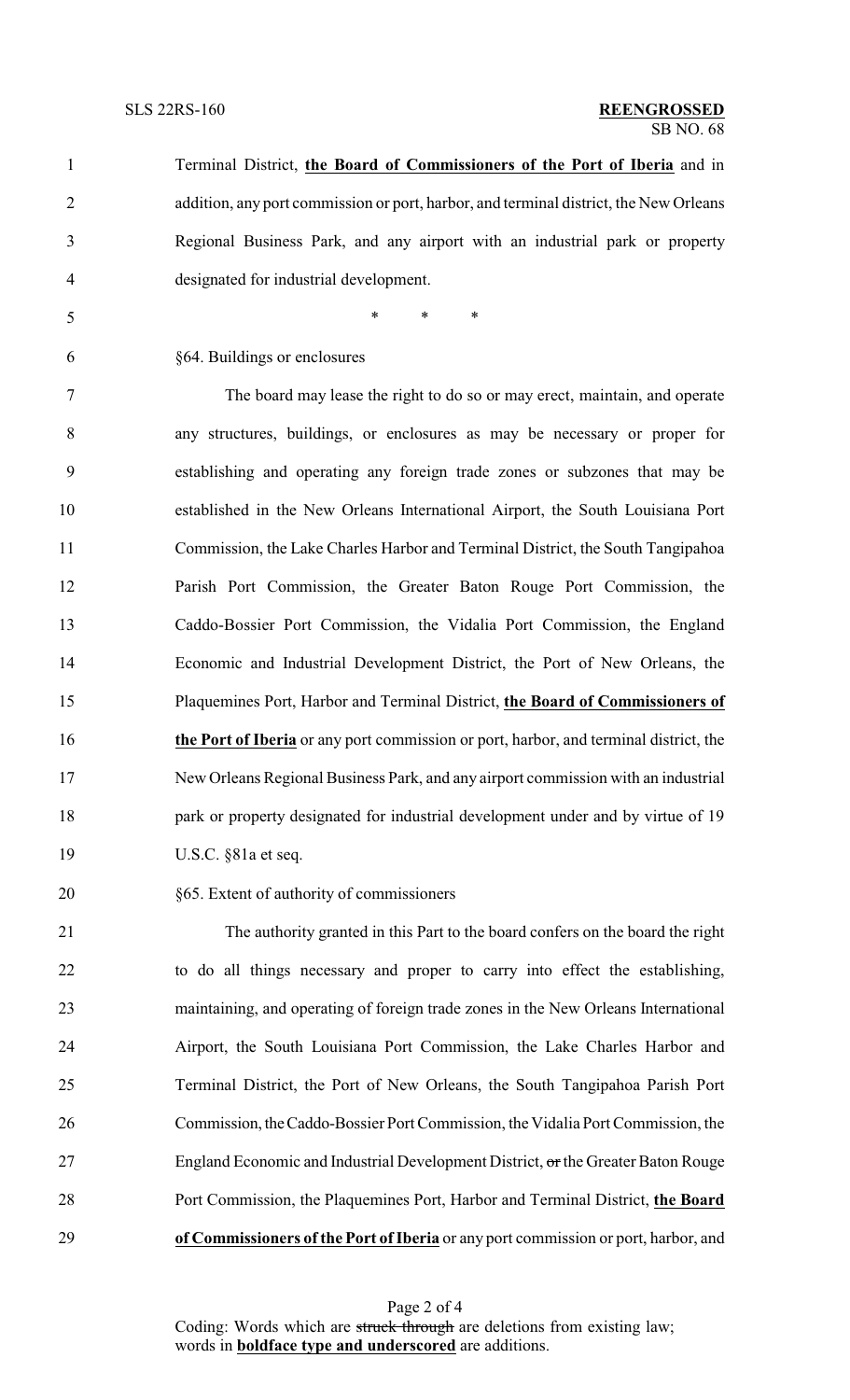| $\mathbf{1}$   | terminal district, the New Orleans Regional Business Park, and any airport with an    |
|----------------|---------------------------------------------------------------------------------------|
| $\overline{2}$ | industrial park or property designated for industrial development, and to comply      |
| 3              | fully with the provisions of 19 U.S.C. §81a et seq. and all regulations that may be   |
| 4              | made under it. Further, a board which that does not have federally authorized foreign |
| 5              | trade zone status may enter into agreement with another board which that has          |
| 6              | federally granted foreign trade zone authority to establish, maintain, or operate a   |
| $\tau$         | subzone or subzones within the jurisdiction of the board, provided that the agreement |
| 8              | shall not limit or affect the powers and authority of either board.                   |

The original instrument was prepared by Archana Cadge. The following digest, which does not constitute a part of the legislative instrument, was prepared by Tyler McCloud.

|                   | <b>DIGEST</b>        |                   |
|-------------------|----------------------|-------------------|
| SB 68 Reengrossed | 2022 Regular Session | <b>Fred Mills</b> |

Present law authorizes the following entities to make application to be designated as a foreign trade zone and to establish, maintain, and operate as a foreign trade zone:

- (1) New Orleans Aviation Board.
- (2) Board of Commissioners of the Lake Charles Harbor and Terminal District.
- (3) South La. Port Commission.
- (4) South Tangipahoa Parish Port Commission.
- (5) Greater Baton Rouge Port Commission.
- (6) Caddo-Bossier Port Commission.
- (7) Vidalia Port Commission.
- (8) Board of Commissioners of the England Economic and Industrial Development District.
- (9) Board of Commissioners of the Port of New Orleans.
- (10) Any port commission or port, harbor, and terminal district.
- (11) New Orleans Regional Business Park.
- (12) Any airport with an industrial park or property designated for industrial development.

Proposed law retains present law and adds the Board of Commissioners of the Port of Iberia.

Effective August 1, 2022.

(Amends R.S. 51:61, 64, and 65)

# Page 3 of 4

Coding: Words which are struck through are deletions from existing law; words in **boldface type and underscored** are additions.